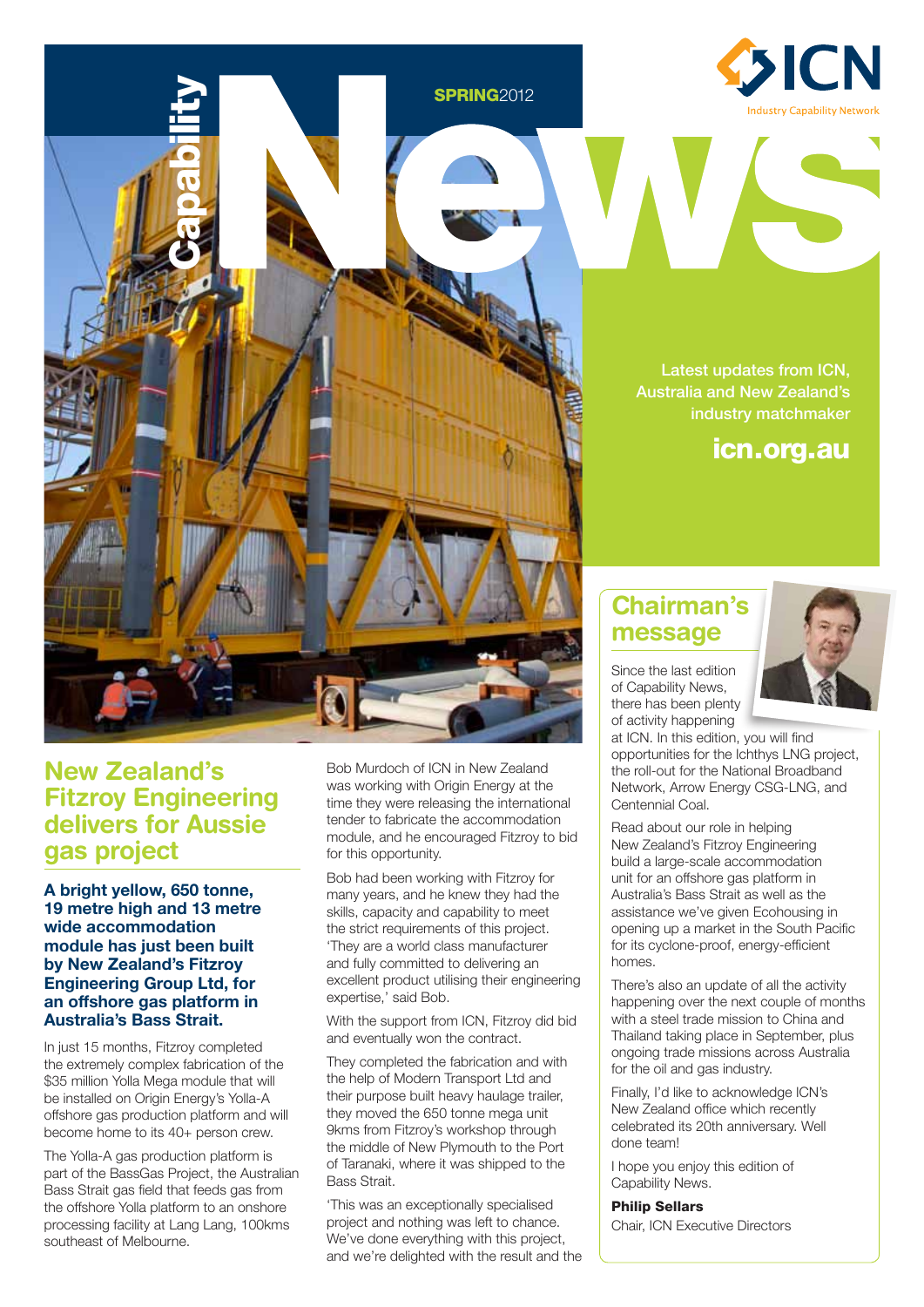# News



haul to the port was a fantastic sight,' said Fitzroy's Managing Director, Richard Ellis.

The accommodation module incorporates bunkrooms, bathrooms, a state of the art kitchen, mess hall, laundry, gymnasium, offices, associated power and water utilities and even a fire fighting installation.

'The Yolla-A modules are the biggest single fabrication project ever undertaken by Fitzroy Engineering,' said Mr Ellis. 'It's something we are very proud of.'

The modules have been specifically designed to assist with improving the operating efficiency of the platform and extend the life of the whole project. The new accommodation modules will minimise the costly use of helicopters and increase flexibility for routine work offshore.

Mr Ellis said the gas field owners Origin Energy and AWE were delighted with the result.

As Australia and New Zealand's innovative industry matchmaker, ICN can put major project developers in contact with the best suppliers. If you're a supplier, we can connect you with the best projects for your business.

# **Steel work packages available for Ichthys LNG**

The Thai firm STP&I has recently been awarded a module fabrication contract for the Ichthys LNG project in Darwin, NT.

Tier 2 work packages are now available on ICN Gateway, with the scope of work including (but not limited to) procurement of structural steel, pre-fabrication and assembly of structural steel and piping, mechanical completion, and load-out and sea-fastening of modules onto free issued seagoing vessels. To view details of these work packages, visit **gateway.icn.org.au**. **Example 18 80**<br>
Fitzroy's Managing<br>
The accommodati<br>
bunkrooms, bathre<br>
kitchen, mess hall<br>
offices, associated<br>
and even a fire fight<br>
"The Yolla-A modul<br>
single fabrication to<br>
by Fitzroy Enginee<br>
"It's something we<br>
de

#### For further information:

email admin@icnnt.org.au call 08 8922 9430





# **Arrow Energy CSG-LNG**

Arrow Energy is a privately-owned company focused on the exploration, extraction and use of coal seam gas (CSG). Arrow is one of the largest integrated energy companies in Australia, with five gas-producing projects in the Surat Basin in south-east Queensland and the Bowen Basin in central Queensland.

Arrow is planning the development of a liquefied natural gas (LNG) facility on Curtis Island, off Gladstone, which will play an important role in meeting growing world demand for cleaner burning fuels.

# **Roll-out of satellites for NBN**

ICN is providing support to NBN Co on rolling out the National Broadband Network (NBN). American based firm ViaSat was recently awarded the contract to provide 20 satellite ground station dishes across Australia for the NBN.

As part of its contractual arrangement, ViaSat has an Australian Industry Participation requirement, which will see millions of dollars awarded to Australian suppliers to provide goods and services for the development and installation of these satellite stations. Work packages will be available via ICN Gateway,

### **gateway.icn.org.au**.

For further information: contact David Anderson, National Sector Manager - NBN email david.anderson@icn.org.au call 03 6233 5781 mobile 0409 953 244

The proposed LNG plant will be supplied with CSG from Arrow reserves located in the Surat Basin and the Bowen Basin.

Arrow Energy is committed to creating sustainable employment and economic development opportunities for local suppliers. To register your interest, visit **gateway.icn.org.au**.

#### For further information:

email gateway.projects@icnqld.org.au call 07 3364 0670



SPRING<sub>2012</sub>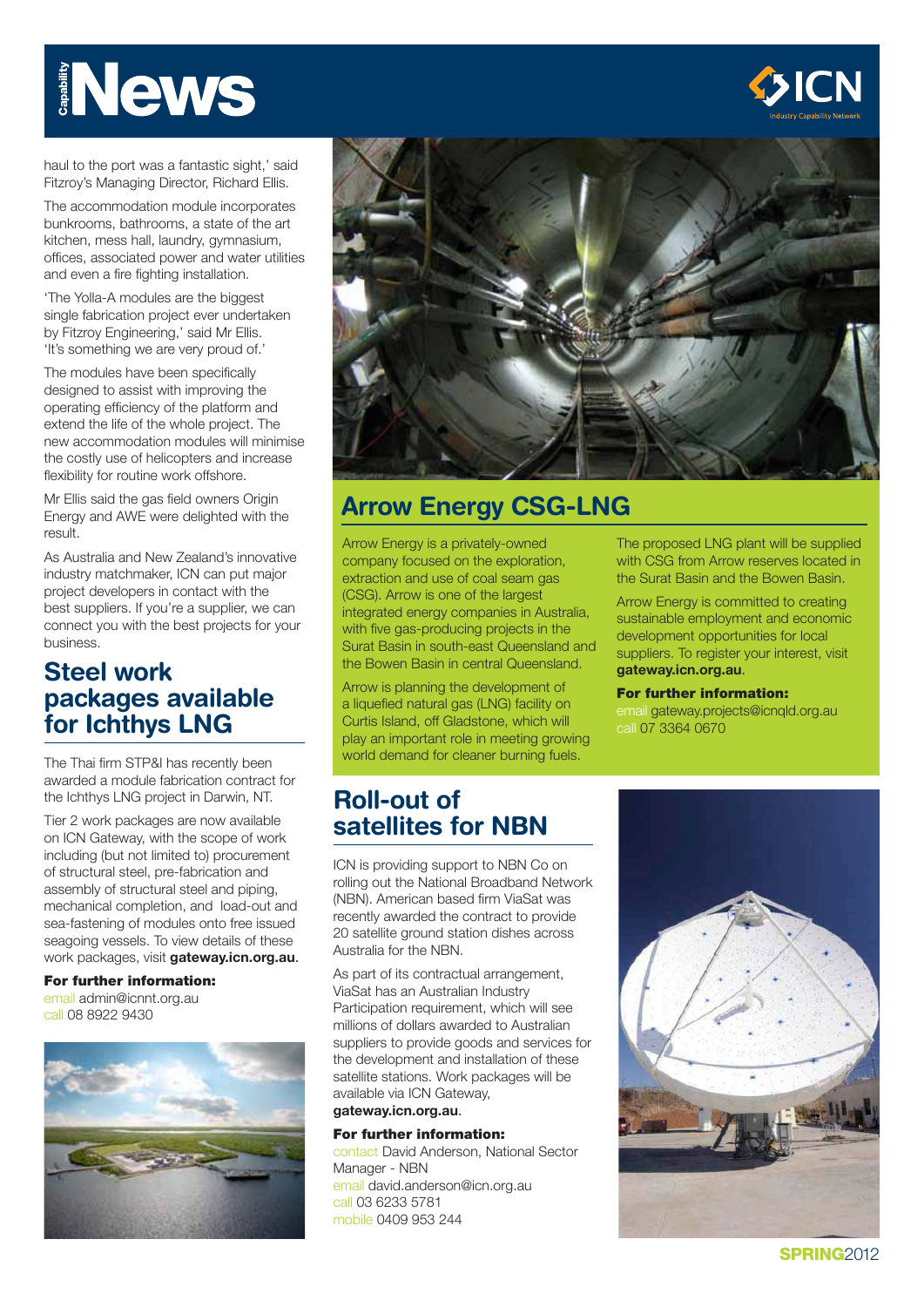

# **Housing the South Pacific**

**Ecohousing specialises in the construction of energyefficient, climate-proof homes. ICN helped Ecohousing find a market for these homes in New Caledonia and New Guinea, countries in urgent need of specialised housing thanks in part to the resources boom.**

Ideally, homes for South Pacific markets can be imported in modules and built quickly and easily in isolated areas with relatively unskilled labour.

They also need to be cyclone proof, eco-efficient and 'priced competitively'.

That was the challenge of one of ICN's long-term agents, EAP Traders, based in New Caledonia and charged with finding new opportunities for Australian companies there.

ICN specialises in knowing about innovative Australian enterprises that can fill practically any need. This brief was no exception.

Ecohousing had just the product that answered the brief: flexible, light weight, strong, easy-to assemble insulated homes that were as ideal for export as they were cost competitive.

ICN's Chris Martin knew them well. 'We knew Ecohousing from several projects in Australia. When the project in New

Caledonia came up, we were able to nominate them, confident they would be highly suitable for the project.'

Being 'nominated' by ICN doesn't mean just having your name put forward, with a pat on the back for good luck.

'The first step Ecohousing made was to sign up to ICN Gateway', says Chris. 'Without a company profile on Gateway we would not have been able to match these two businesses together.'

ICN's typically thorough 'business matching' meant introducing Ecohousing and EAP Traders personally and guiding Ecohousing through the needed capability statements.

Ecohousing's Managing Director, Tonny Berguist, highly values ICN's work. 'It is not easy getting into the export market. Without ICN's assistance in putting us forward, and for EAP Traders' local contacts, we would never have had the success we've had in New Caledonia.'

Government representatives from Papua New Guinea (PNG) were also impressed with Ecohousing's work in New Caledonia and have engaged Ecohousing to build public housing and government offices in PNG.

Through ICN Gateway and ICN's unique network of international agents, another innovative Australian SME has succeeded in new markets. Ecohousing's strong and scalable product has a bright future meeting the surprisingly large yet stringent housing demands of the South Pacific.



# **Andrew Kiloni, National Sector Manager – Steel**



Andrew Kiloni is a senior management professional with over 14 years experience in the building and construction industry, and holds a Bachelor degree, with honours, in urban and town planning.

Andrew is passionate about the steel industry, having had a number of roles within the supply chain. He aims to make a real difference to the level of domestic steel content within major projects, both in Australia and internationally.

Andrew has extensive industry experience, and has worked with such companies as BlueScope Steel, Onesteel, and ITW Buildex in the areas of financial, sales, project, and supply chain management; strategic planning; and sales force leadership and development.

As ICN's National Sector Manager – Steel, Andrew assists in maximising opportunities for Australian companies, especially small to medium size enterprises (SMEs), to supply goods and services to the steel sector.

Andrew works with the Australian Government's Supplier Advocates, industry leaders, key stakeholders, SMEs, and ICN consultants. Andrew actively promotes competitive Australian steel suppliers to major projects, as well as the development of the Australian steel industry as a whole.

#### For further information:

contact Andrew Kiloni email andrew.kiloni@icn.org.au call 07 3364 0619 mobile 0448 101 763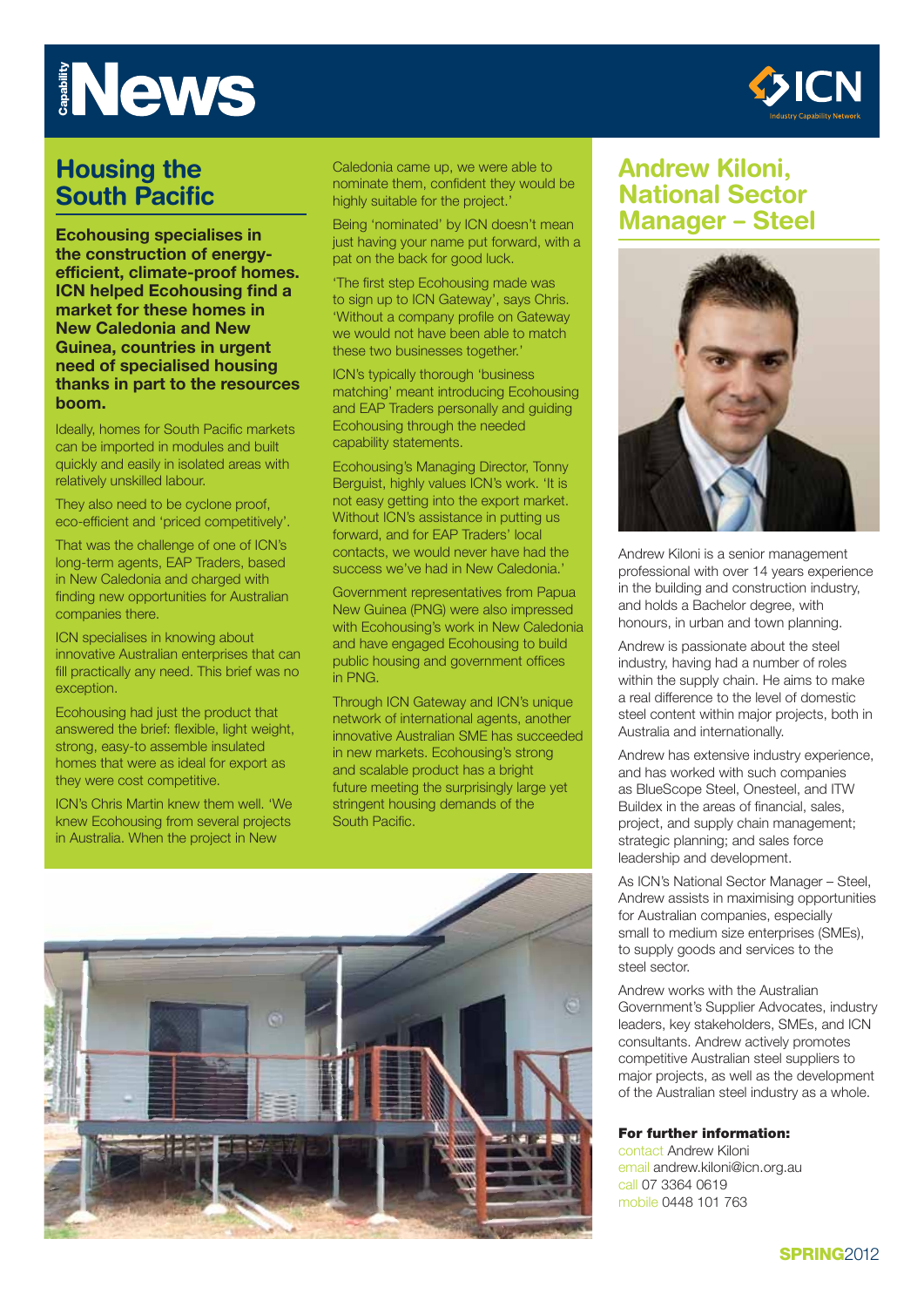

# **New initiatives**

### **Oil and gas trade missions across Australia**

ICN led delegates from 18 Victorian companies on a trade mission to Perth in late May. Delegates were briefed on major oil and gas projects including Wheatstone, Macedon, Ichthys, Browse & Longford and visited the common user facility at the Australian Marine Complex located at Henderson (south of Perth).

One of the three shortlisted EPCMs for the Longford Gas Conditioning Plant briefed the mission on potential opportunities for the project. This mission is the first of a series of planned trade missions around Australia to identify market opportunities in the resource sector.

### If you are interested in participating in these missions:

contact Michael Fairbairn email mfairbairn@icnvic.org.au mobile 0405 098 915



### **Stakeholders come together to strengthen local steel industry**

ICN and the Australian Steel Institute have initiated bi-monthly meetings with key steel manufacturers, BlueScope Steel and Onesteel, to help ensure key stakeholders within the industry are aware of current and future project opportunities. The aim of these regular meetings is to develop a strong stakeholder relationship within the steel supply chain.

### For further information:

contact Andrew Kiloni email andrew.kiloni@icn.org.au call 07 3364 0619 mobile 0448 101 763

# **ICN Gateway listings and wins**

There has been plenty of activity happening at ICN over the past few months, with many projects and work packages listed on ICN Gateway, along with some fantastic wins for local suppliers.

### **Snapshot of activity for the quarter, April to June 2012.**



29 **New major projects listed**

1,394

**Number of contracts won**

on lion

**Total value of contracts** 



# **Register or update your profile**

With many opportunities being listed on ICN Gateway, it is more important than ever to make sure you are registered and have an up-to-date profile. Visit **gateway.icn.org.au** to create or update your profile.

# **Receive Capability News online!**

To sign up to the online version, email newsletter@icn.org.au with 'subscribe' in the subject field.



**SPRING2012**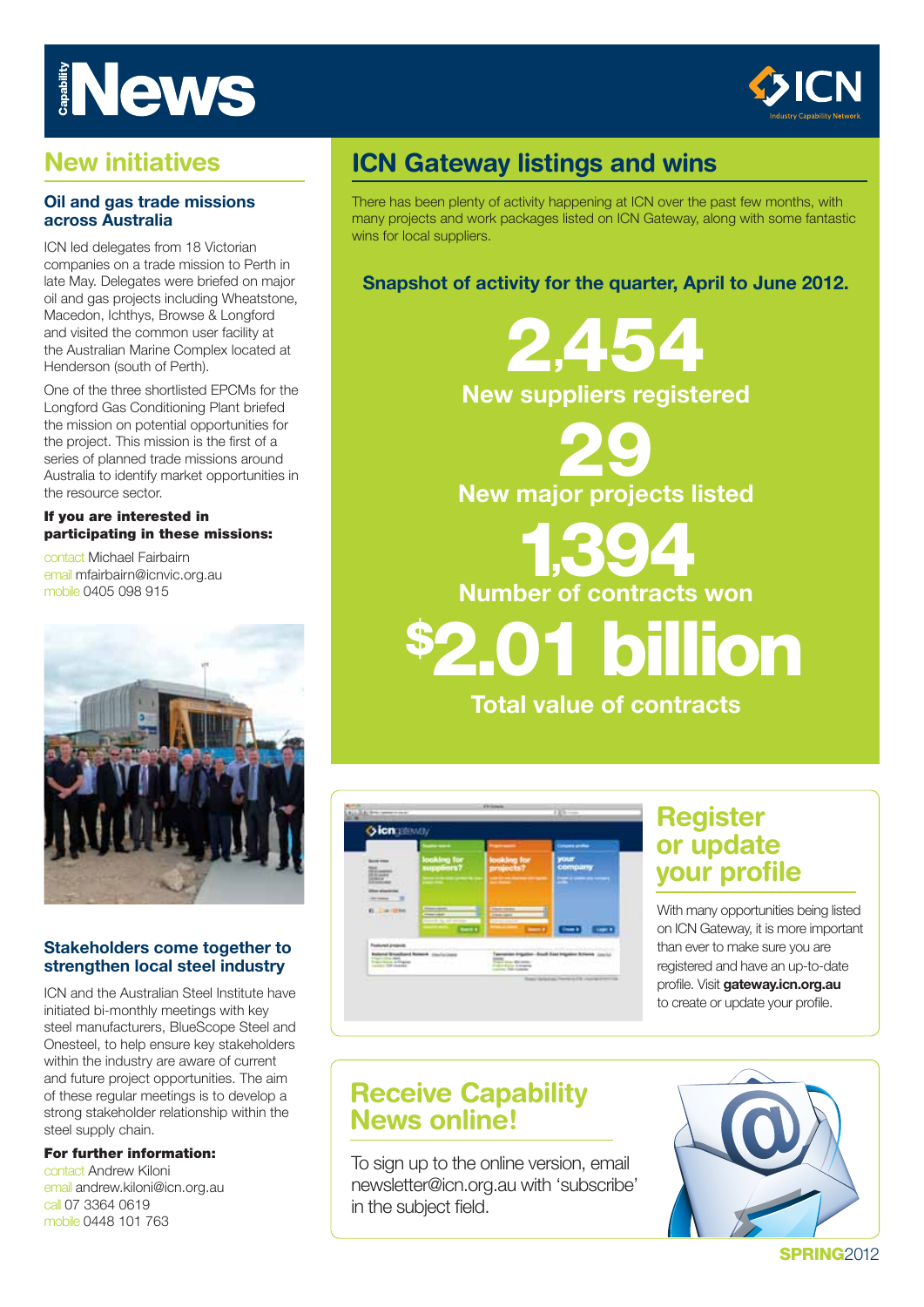

# **Upcoming events**



### **Steel trade mission to China and Thailand**

From 16 September to 1 October 2012 a trade mission for the steel industry, led by the Steel Supplier Advocate, Dennis O'Neill, will visit Thailand and China. The mission will introduce large Australian steel fabricators to the capacity and capabilities of steel fabrication and modular construction firms in these countries, and strengthen international relationships. It will also seek to promote diversification in Australian steel fabrication firms, and extend from 'stick-built' steel supply to the industrial and commercial construction sector, into resources and wind energy sector supply chains, through strategic alliances. In the next edition of Capability News we will provide an update on the success of the mission.



### **South East Asia Australia Offshore Conference**

South East Asia Australia Offshore Conference (SEAAOC) 2012 is northern Australia's largest and longest established petroleum conference. SEAAOC is a significant international opportunity to discuss key gas and LNG developments located across the entire northern Australian band and South East Asia. At this event, now in its 18th year, delegates have the opportunity to meet over 800 Australian and South East Asian leading resource professionals and hear from high calibre speakers from across the globe. The conference is being held 18 to 20 September 2012 in Darwin. To register or find out more about the conference, visit **seaaoc.com**.



### **All-Energy Exhibition and Conference**

The All-Energy Australia Exhibition and Conference is Australia's largest clean energy event and will be held in Melbourne on 10 and 11 October 2012. Admission is free of charge to all with a professional interest in renewable/sustainable/clean energy. The exhibition is highly relevant to companies involved, either directly or indirectly, in the development of carbon mitigation solutions for traditional energy sources. To register or find out more about the conference, visit **all-energy.com.au**.



### **APIA Convention and Exhibition**

The Australian Pipeline Industry Association Ltd (APIA) is the peak national body representing the interests of Australia's transmission pipeline sector. The APIA Convention and Exhibition is a major event in the national energy and infrastructure calendar, attracting attendees from around the nation, as well as many international visitors. This year's convention will be held in Brisbane from 13 to 16 October 2012. To register or find out more about the conference, visit **apia.net.au**.



### **AusRAIL 2012**

AusRAIL is the rail industry's flagship event. It provides an exceptional platform for knowledge sharing and networking with leading industry figures, rail manufacturers and operators from not only across the Australasian region, but from every continent from across the globe. The conference is being held in Canberra on 27 to 28 November 2012. Delegates will get to hear from 60 rail experts and thought leaders, and will include four technical streams focusing on 'coping with capacity'. To register or find out more about the conference, visit **ausrail.com**.

# **Ray Loh, Senior Consultant**



Ray is based in the WA office and is responsible for managing ICN's Global Supply Chain Access Service in the oil and gas sector. The service is designed to connect global engineering procurement hubs and module contractors with internationally competitive Australian and New Zealand suppliers.

Ray graduated from the University of Western Australia with a double degree in Commerce and Engineering (1st Class Hons) and has a vast amount of experience in working with international markets. Before joining ICN he worked in Singapore, the USA and Malaysia, and was in charge of setting up businesses in various countries such as Malaysia, India, Poland, Vietnam and Egypt.

Over the years, Ray has built a strong network of high level contacts and has a proven track record for developing successful businesses.

Ray is extremely committed to assisting Australian suppliers succeed in international markets. Under the Supplier Access to Major Projects (SAMP) program, Ray recently organised a supplier visit to South-East Asia with four Australian oil and gas suppliers, to meet with procurement hubs of global engineering companies and module contractors. The visit was well received with several major opportunities generated.

#### For further information:

contact Ray Loh email raymond.loh@icnwa.org.au call 08 9365 7576 mobile 0466 779 459